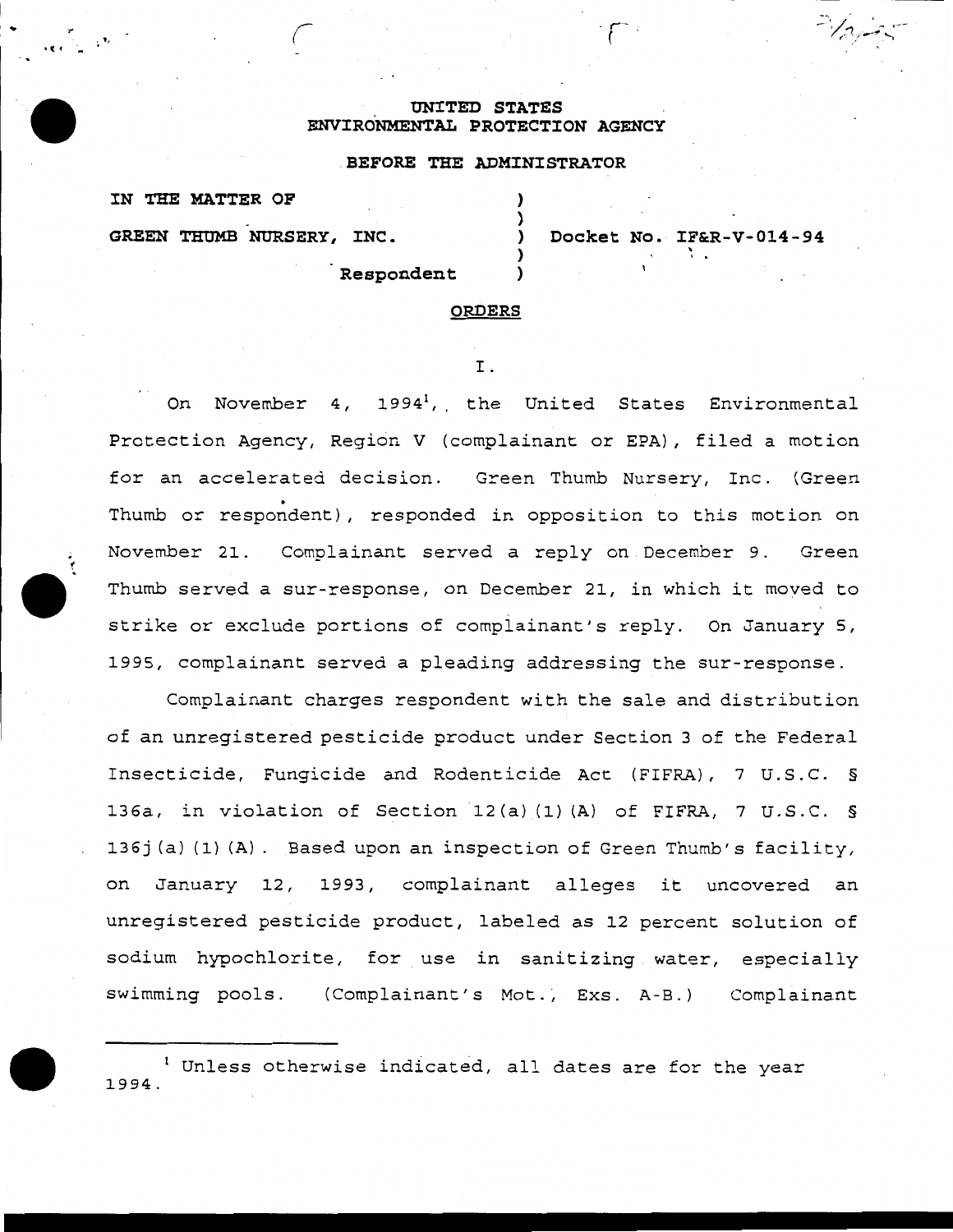further alleges Green Thumb admitted, and the inspection confirmed that respondent sold or distributed this unregistered product during the time of the inspection. (Complainant's Mot. Exs. C, E.)

Respondent does not dispute that its product, sodium hypochlorite, *is* a pesticide subject to the FIFRA registration requirements. However, respondent contends that there are issues of fact concerning whether or not it complied with the registration requirement. Even if formal registration was not attained from EPA, Green Thumb argues a "de facto" registration was accomplished by supp:ying the former with all the relevant information several years before the inspection.

Respondent's assertion that there are genuine issues of fact regarding either a de jure or a de facto registration for its pesticide product is without merit. Under 40 C.F.R. § 22.20(a), an accelerated decision is appropriate when no genuine issue of material fact exists, and a party is entitled to judgment as a matter of law. In this case, there are no genuine issues of material fact which exist.

Registration of a pesticide product can be achieved pursuant to Section 3 of FIFRA and its implementing regulations under either the full registration procedure or a more limited supplemental registration. Section 3(c), (e) of FIFRA, 7 U.S.C. § 136a(c), (e); 40 C.F.R. Part 152, Subpart Cor 40 C.F.R. § 152.132. Respondent opted for supplemental registration. However, John H. Dennis (Dennis/, the president of Green Thumb, conceded that respondent did not receive supplemental registration approval from EPA for

2

..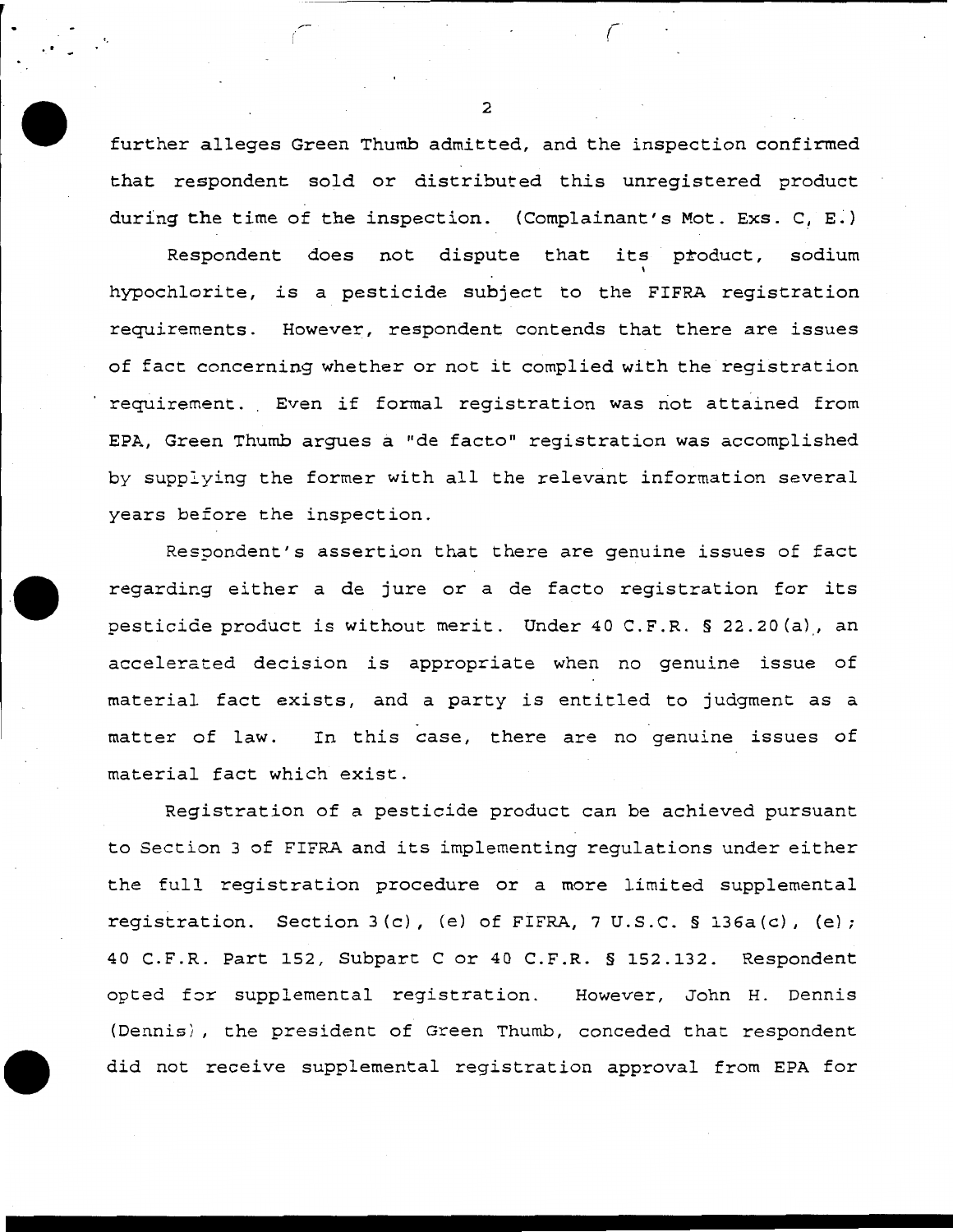sodium hypochlorite until April of 1993. (Resp't Mot. in Opp'n, Dennis Aff., 10.) Additionally, respondent's reliance on a statement by a representative of its supplier<sup>2</sup>, that a supplemental registration would be submitted on respondent's behalf in the end of 1992 (Dennis Aff.,  $\P$ <sup>9</sup>, 11), is no substitute for actual receipt of EPA approval concerning such registration. Until respondent possesses an EPA approval of registration notice, assigning a product registration number, no legal registration has occurred. In re Sunset Pools of St. Louis, Inc., Docket No. IF&R-VII-355C, at 9 (Initial Decision, December 5, 1980). Thus, when Green Thumb's facility was inspected in January of 1993, its pesticide product, sodium hypochlorite, was not lawfully registered pursuant to Section 3 of FIFRA. Accordingly, respondent's sale of its unregistered sodium hypochlorite was a violation of Section  $12(a) (1) (A)$ .

Even if proper registration was not obtained, respondent also argues that a "de facto" registration of sodium hypochlorite was accomplished. Green Thumb bases this argument on its submission of pesticide producing establishment report forms to EPA since 1987. Respondent's position *is* untenable. The information respondent submitted relates to Section 7 of FIFRA, 7 U.S.C. § 136e, regarding registration of pesticide producing establishments. However, the

3

*(--* (

. <sup>~</sup>

<sup>2</sup> Respondent also claims that being a small company it relies upon larger suppliers to keep abreast of environmental requirements<br>applicable to its operations. (Dennis Aff., 11 3-4.) This applicable to its operations. (Dennis Aff.,  $\P$  3-4.) argument *is* not persuasive. Once a regulation is published, the regulated community is put on notice of the requirements, and has an affirmative duty to comply with the same.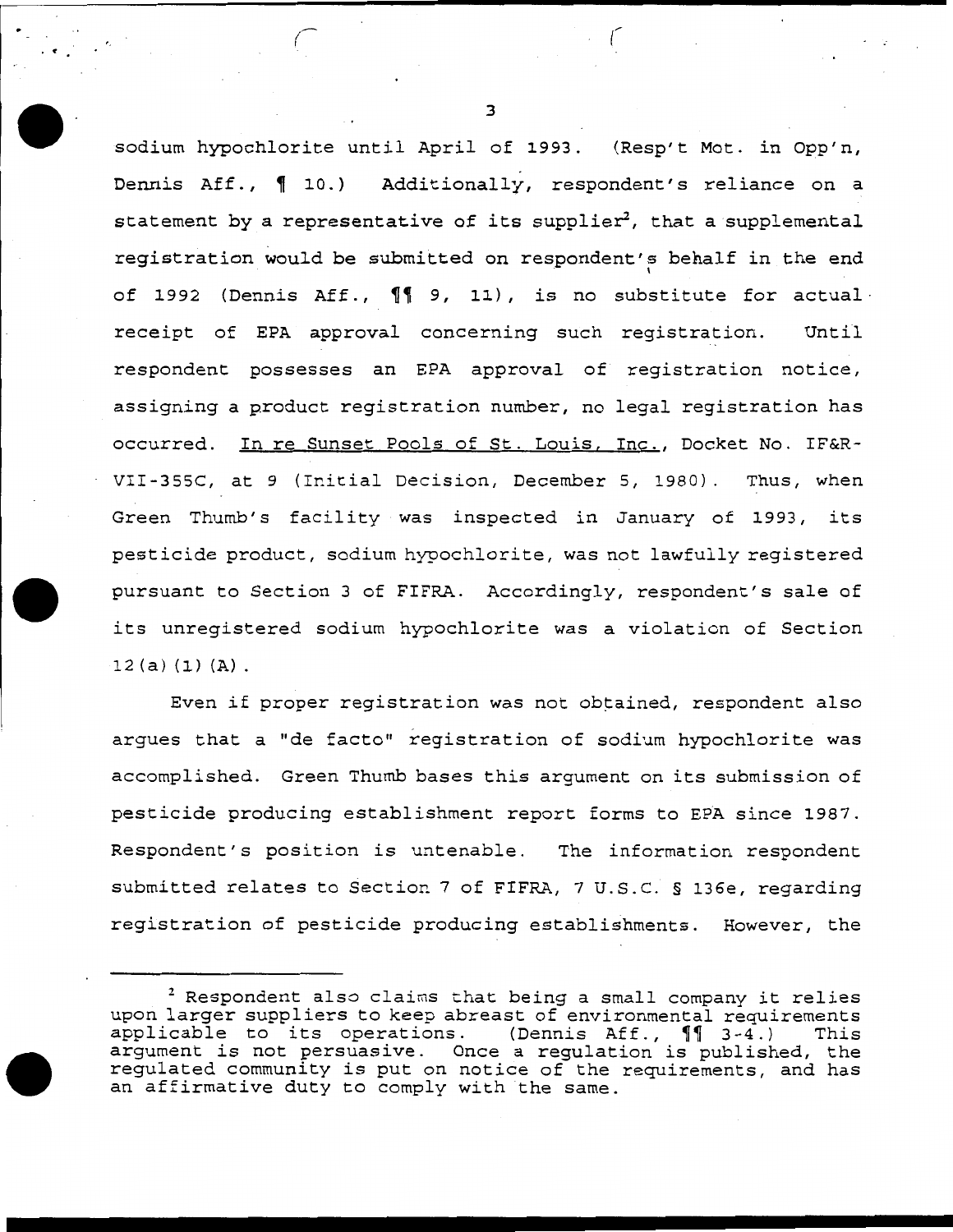alleged violation here concerns the sale of an unregistered pesticide under Section 3 of FIFPA, which involves an entirely separate and distinct registration requirement. The fact that Green Thumb may have provided relevant information on these forms, I pertaining to the registration of sodium hypochlorite, is immaterial. In order to assure that the public health is protected, the proper procedure for registration must be followed so that EPA has a chance to review and approve of registration for only those products which are not harmful to humans or the environment. In re Sunset Pools of St. Louis, Inc., at 9; In re Sta-Lube, Inc., Docket No. IF&R-09-0407-C-84-40 at 10 (Initial Decision, April 11, 1985).

Further, respondent claimed it provided an EPA product registration number for sodium hypochlorite on its pesticide producing establishment forms. Complainant established that the registration number provided for the years prior to 1992, belonged to Green Thumb's supplier, and as of the inspection in January 1993, the number provided was not an EPA approved registration number. (Complainant's Reply, supplemental Bonace Aff., 1 3.) Respondent moved to strike or exclude R. Terence Bonace's (Bonace) supplemental affidavit alleging it raised new evidentiary matters for which respondent has had no opportunity to rebut. Also, Green Thumb objected to Bonace's declarations regarding an unauthenticated computer database.

Respondent's arguments are not convincing. First, the supplemental affidavit was in direct response to Green Thumb's

4

• r *r*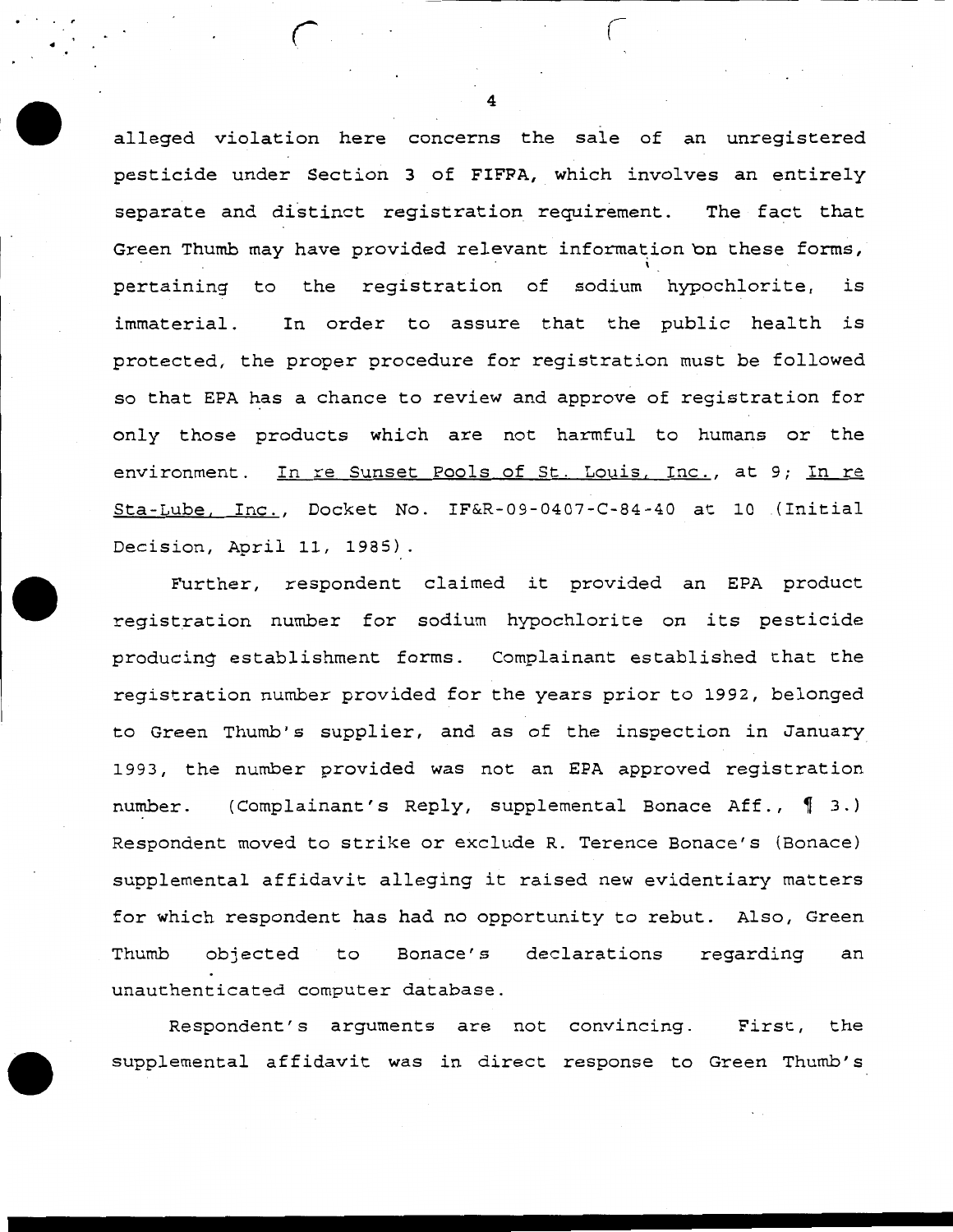contention that Bonace's original affidavit did not refer to a review of any records, reports or registrations that may have been filed by respondent regarding registration of sodium hypochlorite. (Resp't Mot. in Opp'n at 2.) Second, as complainant correctly notes, respondent was not prejudiced because it also was free to file a motion for leave to respond to complainant's reply under 40 C.F.R. § 22.16(b). Third, the Administrative Law Judge may grant a motion for accelerated decision on limited evidence such as affidavits. 40 C.F.R. § 22.20(a). Bonace's affidavits were based upon his personal knowledge from review of EPA's computer database which listed all registered pesticide products. Thus, these affidavits are appropriate. for consideration in this motion.

Accordingly, complainant has established no genuine issue of material fact exists that respondent's pesticide product, sodium hypochlorite, was not registered in accordance with Section 3 of FIFRA, 7 U.S.C. § 136a, during the inspection of respondent's facility on January 12, 1993. Pursuant to Section 12(a) (1) (A) of FIFRA, 7 U.S.C. § 136j (a) (1) (A), it is unlawful for any person to sell or. distribute an unregistered pesticide. Thus, respondent is responsible for its alleged sale of an unregistered pesticide in violation of Section 12(a) (1) (A).

## II.

Section 14 of FIFRA, 7 U.S.C. § 1361, authorizes the assessment of civil penalties for any violation of subchapter II. In determining the amount of a penalty, the Administrator may issue a warning, in lieu of a penalty, if the Administrator finds that

5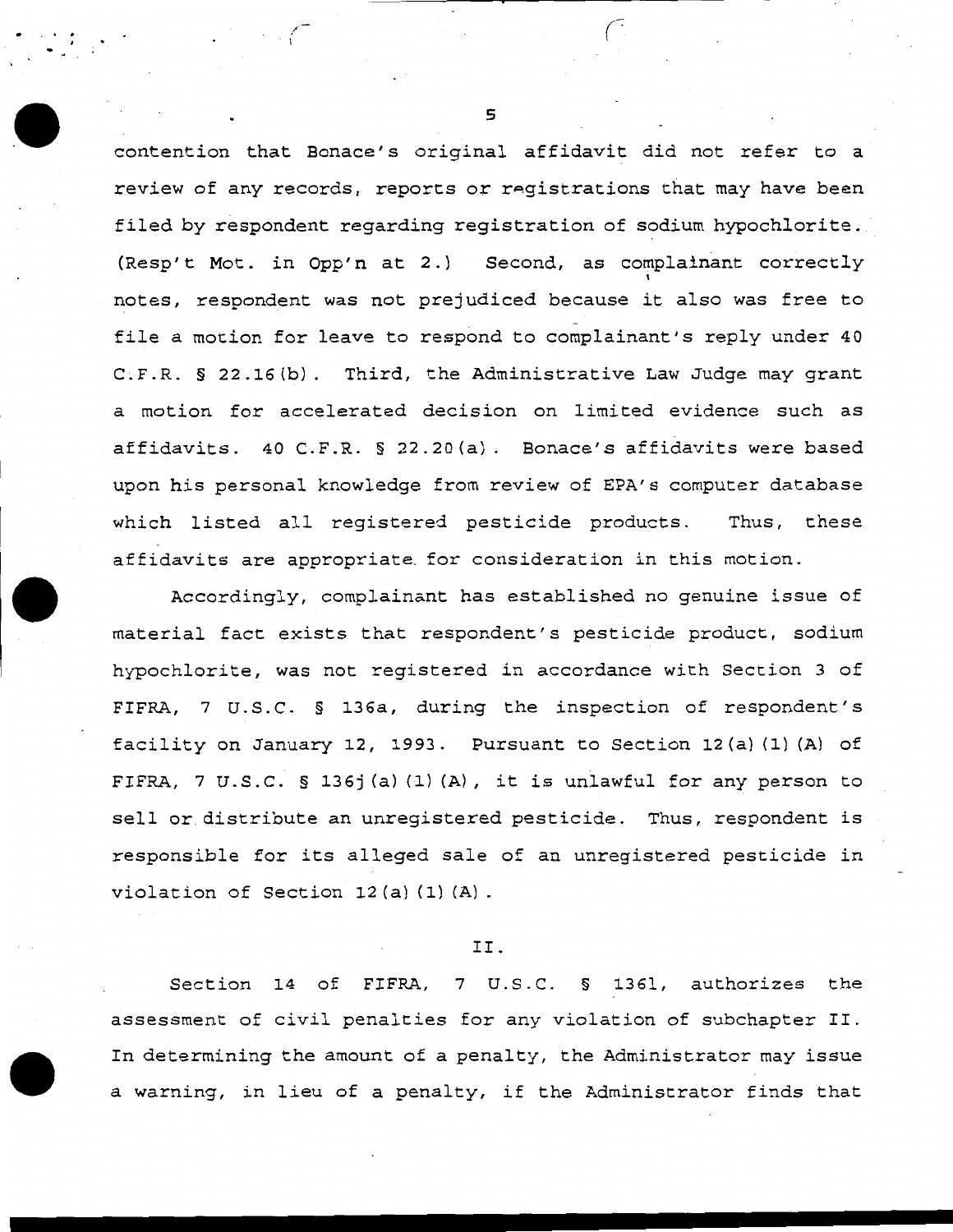the violation did not cause significant harm to health or the environment. Section 14(a) (4) of FIFRA, 7 U.S.C. § 136l(a) (4). In this proceeding, respondent submitted its supplemental registration form within a few weeks after the inspection, and received EPA approval of such supplemental registration for sodium hypochlorite roughly a year before the complaint was issued in April of 1994. On this basis, complainant should demonstrate why a warning in lieu of a penalty ·is not appropriate in this matter.

### IT IS ORDERED that:

.... (

 $\cdot$ ...

1. Complainant's motion for partial accelerated decision be GRANTED.

2. Respondent's motion to exclude or strike complainant's supplemental affidavit be DENIED.

3. Complainant show cause why a warning would not be proper against Green Thumb Nursery, Inc.

4. Complainant shall respond within 20 days of the service date of this order.

1, U. Vandubupden

Administrative Law Judge

Dated:

6